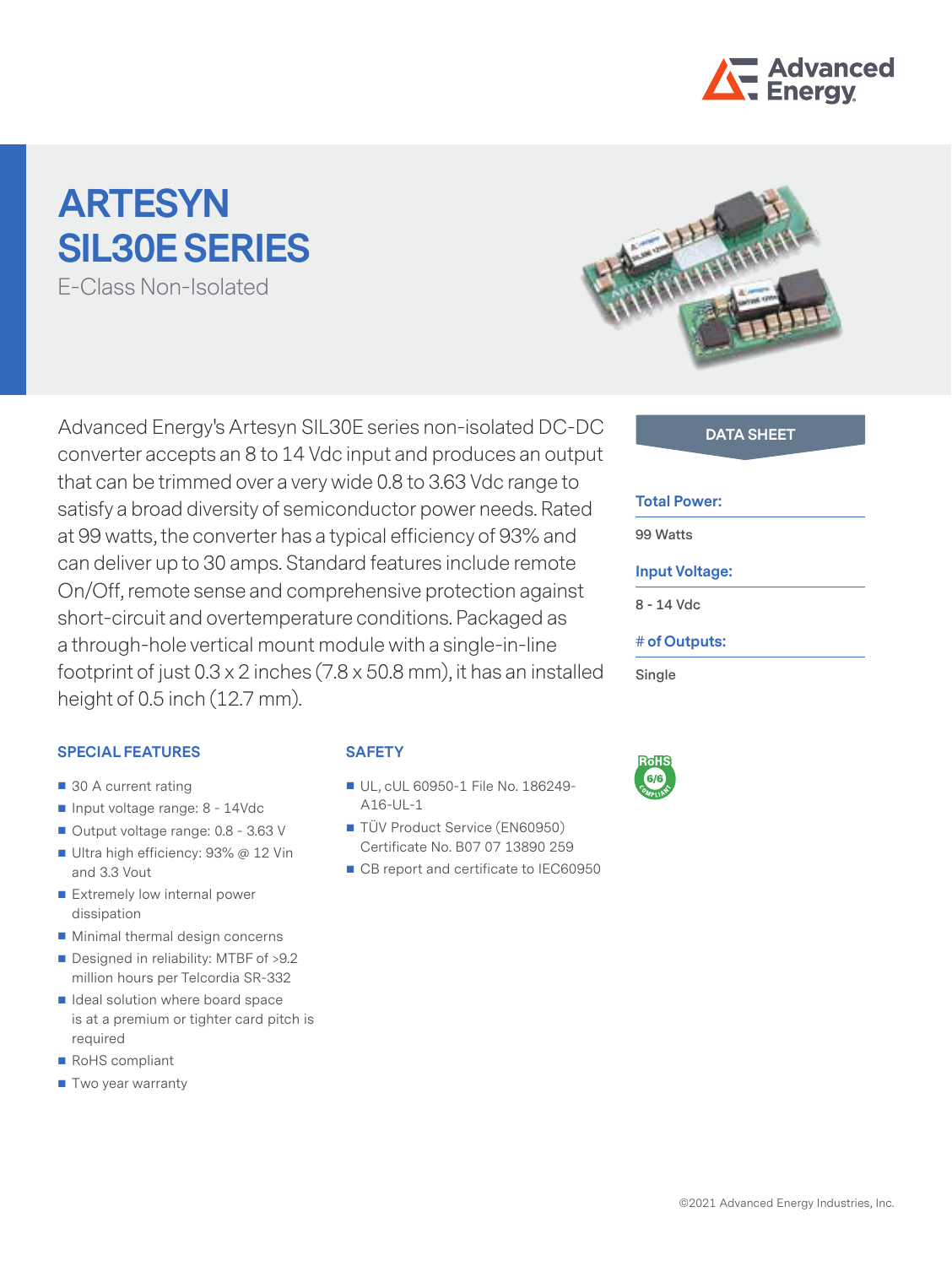### **ELECTRICAL SPECIFICATIONS**

| Input                   |                 |                                                               |
|-------------------------|-----------------|---------------------------------------------------------------|
| Input voltage range     |                 | 8 - 14 Vdc                                                    |
| Input current           | No load (max.)  | 250 mA                                                        |
| Input current (max.)    |                 | 9.2 A max. @ Io max. and Vout = 3.3 V                         |
| Input reflexted ripple  |                 | 220 mA rms                                                    |
| Remote ON/OFF           |                 | See Note 1                                                    |
| Start-up time           |                 | $20$ ms                                                       |
| Output                  |                 |                                                               |
| Voltage adjustability   |                 | 0.8 to 3.63 Vdc                                               |
| Setpoint accuracy       |                 | ±1.3% typical                                                 |
| Line regulation         |                 | ±0.2% typical                                                 |
| Load regulation         |                 | ±1.5% typical                                                 |
| Total error band        |                 | ±3.0% typical                                                 |
| Minimum load            |                 | 0A                                                            |
| Overshoot/undershoot    |                 | None                                                          |
| Ripple and noise        | 5 Hz - 20 MHz   | 50 mV max.; 25 mV rms                                         |
| Temperature coefficient |                 | ±0.01%/ °C                                                    |
| Transient response      | Vout = $1.5$ V  | 50 - 75% load step                                            |
| Slew rate               | $= 0.5 A/\mu s$ | 3% max. deviation;<br>10 $\mu$ s recovery to within $\pm 1\%$ |
| Remote sense            |                 | 10% Vo compensation                                           |

All specifications are typical at 12 Vin and 1.5 Vout, full load at 25 °C, unless otherwise stated.

# **GENERAL SPECIFICATIONS**

| Efficiency                               | @12 Vin, 3.3 Vout     | 93%                                                           |
|------------------------------------------|-----------------------|---------------------------------------------------------------|
| Insulation voltage                       |                       | Non-isolated                                                  |
| Switching frequench                      | Fixed                 | 1.3 MHz                                                       |
| Approvals and standards                  |                       | EN60950, UL/cUL60950                                          |
| Material flammability                    |                       | <b>UL94V-0</b>                                                |
| <b>Dimensions</b>                        | $L \times W \times H$ | 50.84 x 7.80 x 12.70 mm<br>$2 \times 0.307 \times 0.5$ inches |
| Pin length                               |                       | $0.140$ in $(3.56$ mm)                                        |
| Weight                                   |                       | 7.0 g (0.25 oz)                                               |
| MTBF (@40 °C; 50% stress; ground benign) | Telcordia SR-332      | 9,200,000 hours                                               |

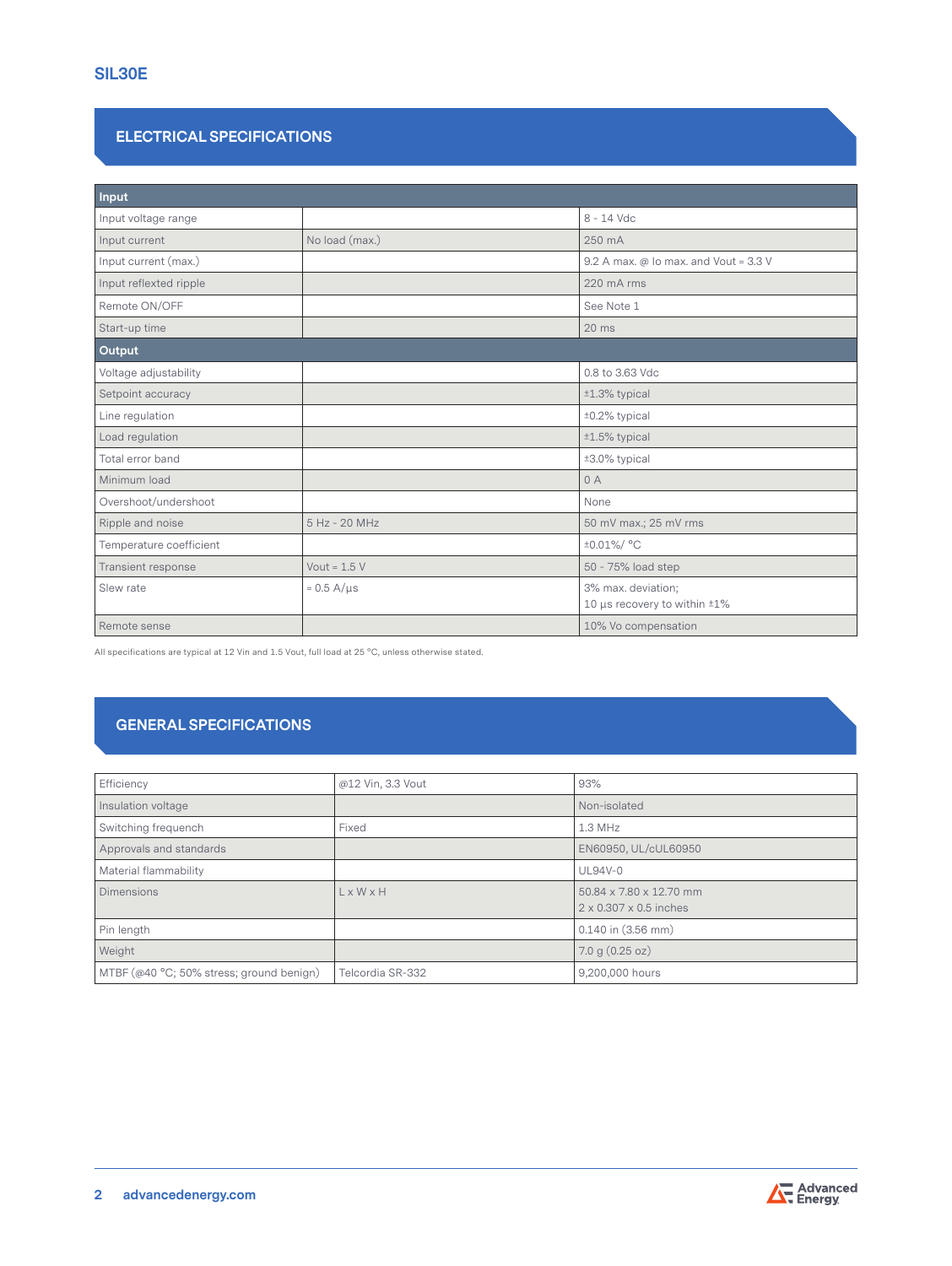# **EMC CHARACTERISTICS**

| Electrostatic discharge | EN61000-4-2, IBC801-2 |
|-------------------------|-----------------------|
| Conducted immunity      | EN61000-4-6           |
| Radiated immunity       | EN61000-4-3           |

# **ENVIRONMENTAL SPECIFICATIONS**

| Thermal performance | $-40\,^{\circ}\mathrm{C}$ to $+85\,^{\circ}\mathrm{C}$<br>Operating ambient temperature |  |  |  |
|---------------------|-----------------------------------------------------------------------------------------|--|--|--|
|                     | $-40 °C$ to $+125 °C$<br>Non-operating temperature                                      |  |  |  |
| Protection          |                                                                                         |  |  |  |
| Short-circuit       | Continuous                                                                              |  |  |  |
| Thermal             | Automatic recovery                                                                      |  |  |  |

# **ORDERING INFORMATION**

| <b>Model</b>     | <b>Output Power</b> | <b>Input</b>   | Output         | <b>Output Current   Output Current</b> |        | <b>Efficiency</b> | Regulation  |       |
|------------------|---------------------|----------------|----------------|----------------------------------------|--------|-------------------|-------------|-------|
| Number $(2)$     | (Max.               | <b>Voltage</b> | Voltage        | (Min.)                                 | (Max.) | (Typical)         | <b>Line</b> | Load  |
| SIL30E-12W3V3-VJ | 99W                 | $8 - 14$ Vdc   | $0.8 - 3.63$ V | 0 A                                    | 30 A   | 93%               | ±0.2%       | ±1.5% |

# **PART NUMBER SYSTEM WITH OPTIONS**

| Product<br>Family         | <b>Rated Output</b><br>Current | Performance                   | Input<br>Voltage     | Number of<br>Outputs | Output Voltage                | Mounting<br>Option                 | Packaging<br>Options                      |
|---------------------------|--------------------------------|-------------------------------|----------------------|----------------------|-------------------------------|------------------------------------|-------------------------------------------|
| <b>SIL</b>                | 30                             |                               | 12                   | W                    | <b>ADJ</b><br>m.              |                                    |                                           |
| $SIL = Single$<br>In Line | $30 = 30$ Amps                 | $E =$ Enhanced<br>performance | $12 = 8 - 14$<br>Vdc | $W = Wide$           | $[ADJ = Adjustable]$<br>Ouput | $V = Vertical$<br>$H = Horizontal$ | $J = Pb$ free (RoHS  <br>$6/6$ compliant) |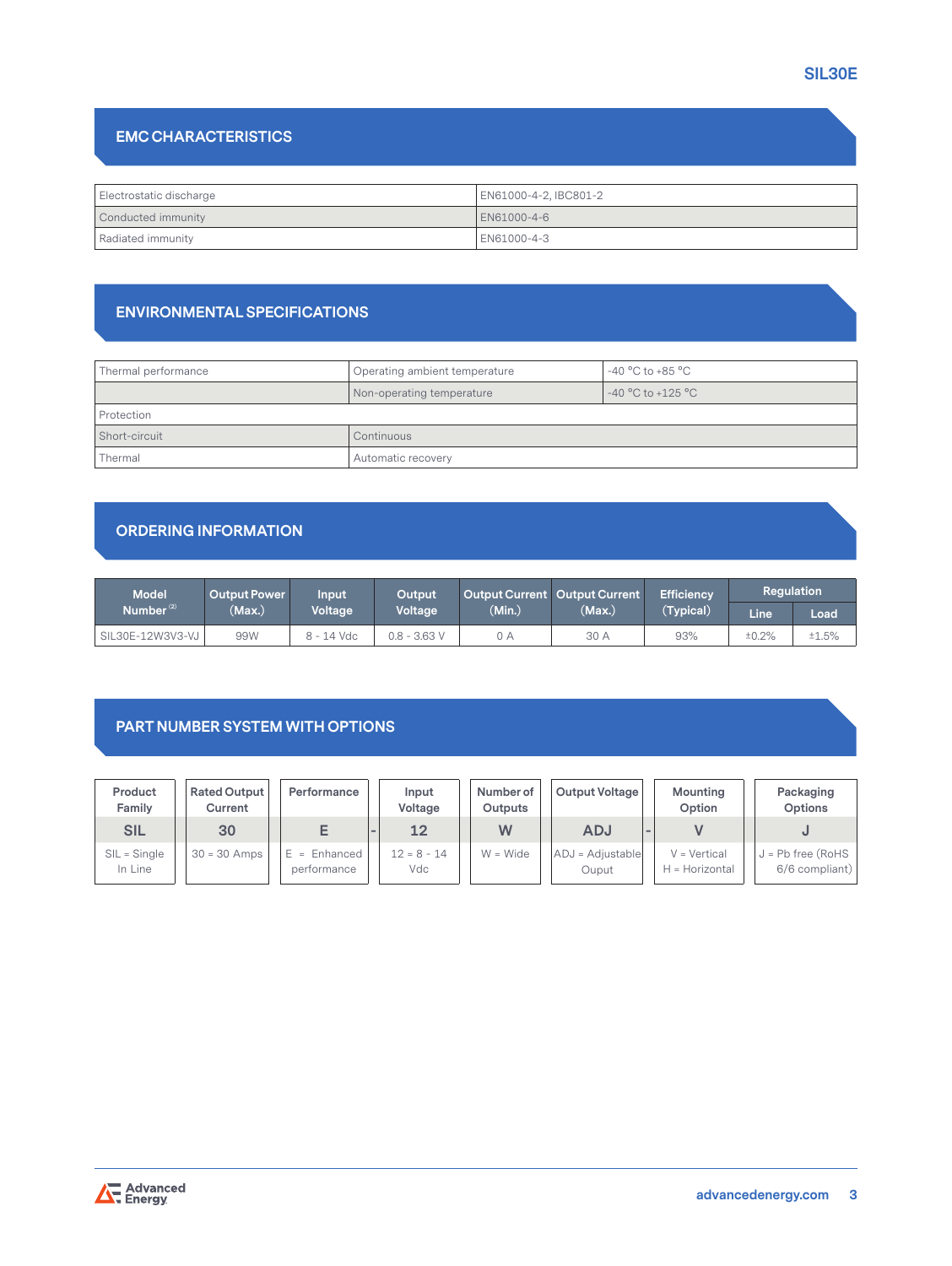# **OUTPUT VOLTAGE ADJUSTMENT**

The ultra-wide output voltage trim range offers major advantages to users who select the SIL30E-12W3V3. It is no longer necessary to purchase a variety of modules in order to cover different output voltages. The output voltage can be trimmed in a range of 0.8 Vdc to 3.63 Vdc. When the SIL30E-12W3V3converter leaves the factory the output has been adjusted to the default voltage of 0.8 V.

Notes:

1. The SIL30E features a 'Positive Logic' Remote ON/OFF operation. If not using the Remote ON/OFF pin, leave the pin open (the converter will be on). The Remote ON/OFF pin is referenced to ground. The following conditions apply for the SIL30E: **Configuration Converter Operation**

| Configuration                           | Converter O |
|-----------------------------------------|-------------|
| Remote pin open circuit                 | Unit is ON  |
| Remote pin pulled low [Von/off < 0.8 V] | Unit is OFF |
| Remote pin pulled high [Von/off >2.8 V] | Unit is ON  |
|                                         |             |

A 'Negative Logic' Remote ON/OFF version is also possible with this converter. Please consult the factory for details.

2. NOTICE: Some models do not support all options. Please contact your local Artesyn representative or use the on-line model number search tool at http://www.artesyn.com to find a suitable alternative.

A. The derating curve represents the condition at which internal components are within the Artesyn derating guidelines.

B. Characteristic data has been developed from actual products tested at 25 °C. This data is considered typical data for the converter.

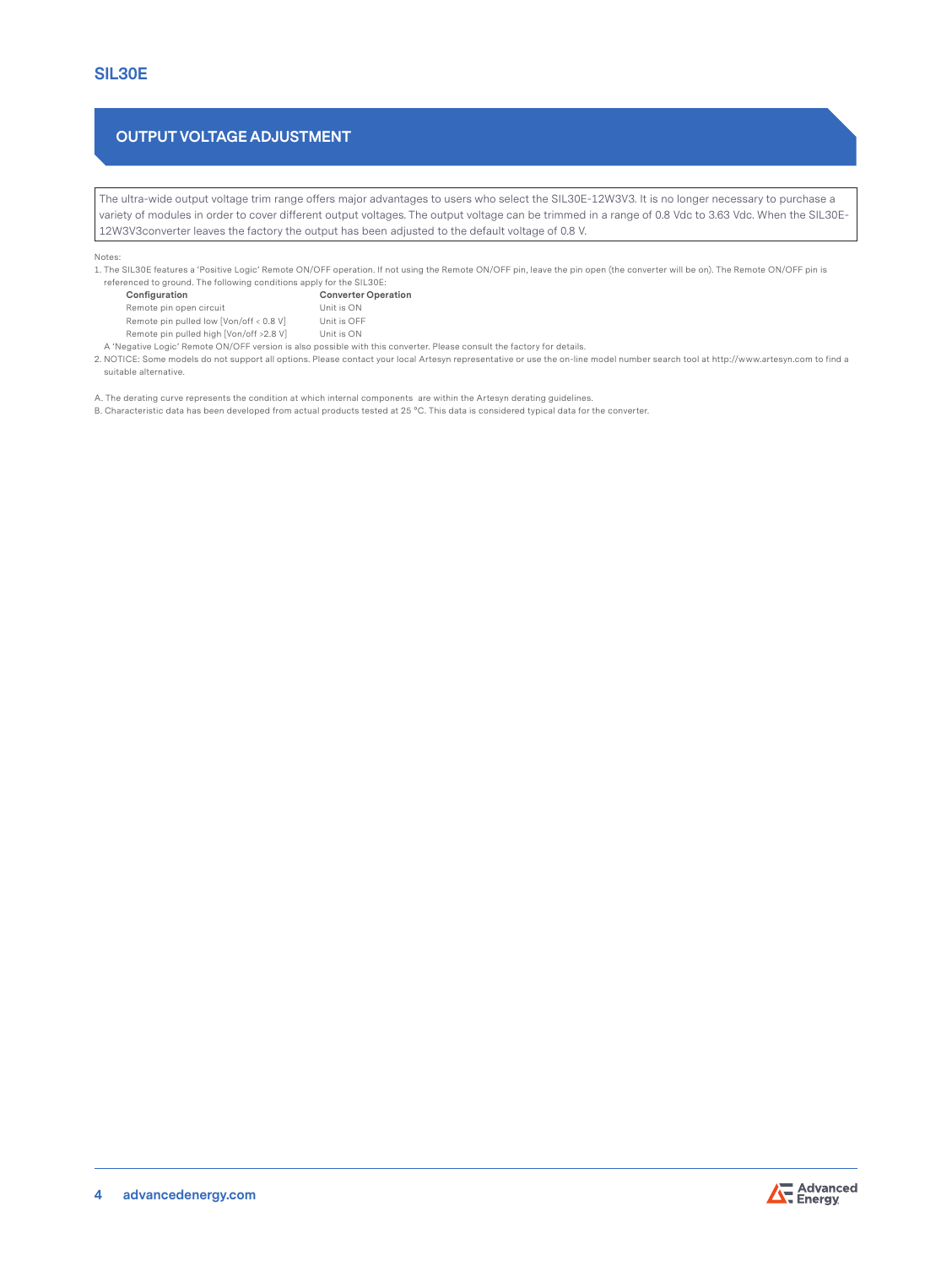# **OUTPUT VOLTAGE ADJUSTMENT (CONTINUED)**



**Figure 1 - Derating Curve Vin = 12 V, Output Voltage = 1.5 V (See Note A)**







**Figure 5 - Eciency vs Load Current Vin = 12 V (See Note B)**



**Figure 2 - Derating Curve Vin = 12 V, Output Voltage = 1.8 V (See Note A)**



**Figure 4 - Derating Curve Vin = 12 V, Output Voltage = 3.3 V (See Note A)**



**Figure 6 - Standard Application**

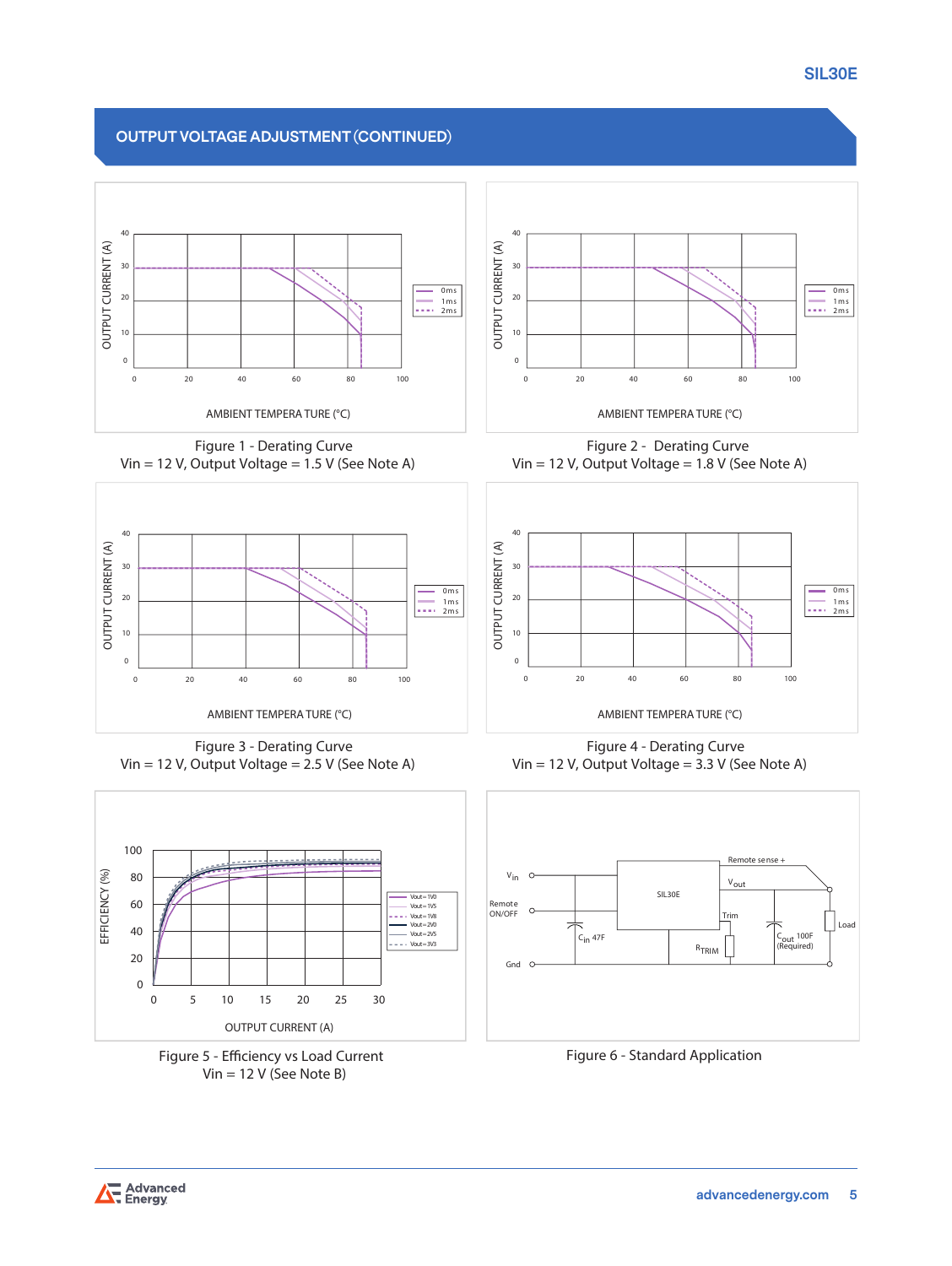#### **MECHANICAL DRAWINGS**



| <b>Pin Assignments</b> |                |
|------------------------|----------------|
| Pin                    | Function       |
| $\mathbf{1}$           | Vin            |
| $\overline{2}$         | Vin            |
| 3                      | Ground         |
| $\overline{4}$         | Ground         |
| 5                      | Trim           |
| 6                      | Remote Sense + |
| $\overline{7}$         | Ground         |
| 8                      | Ground         |
| 9                      | Vout           |
| 10                     | Vout           |
| 11                     | Vout           |
| 12                     | Vout           |
| 13                     | Remote ON/OFF  |
| 14                     | Ground         |
| 15                     | Ground         |
| 16                     | Ground         |
| 17                     | Ground         |
| 18                     | Vin            |
| 19                     | N/C            |
| 20                     | Vin            |